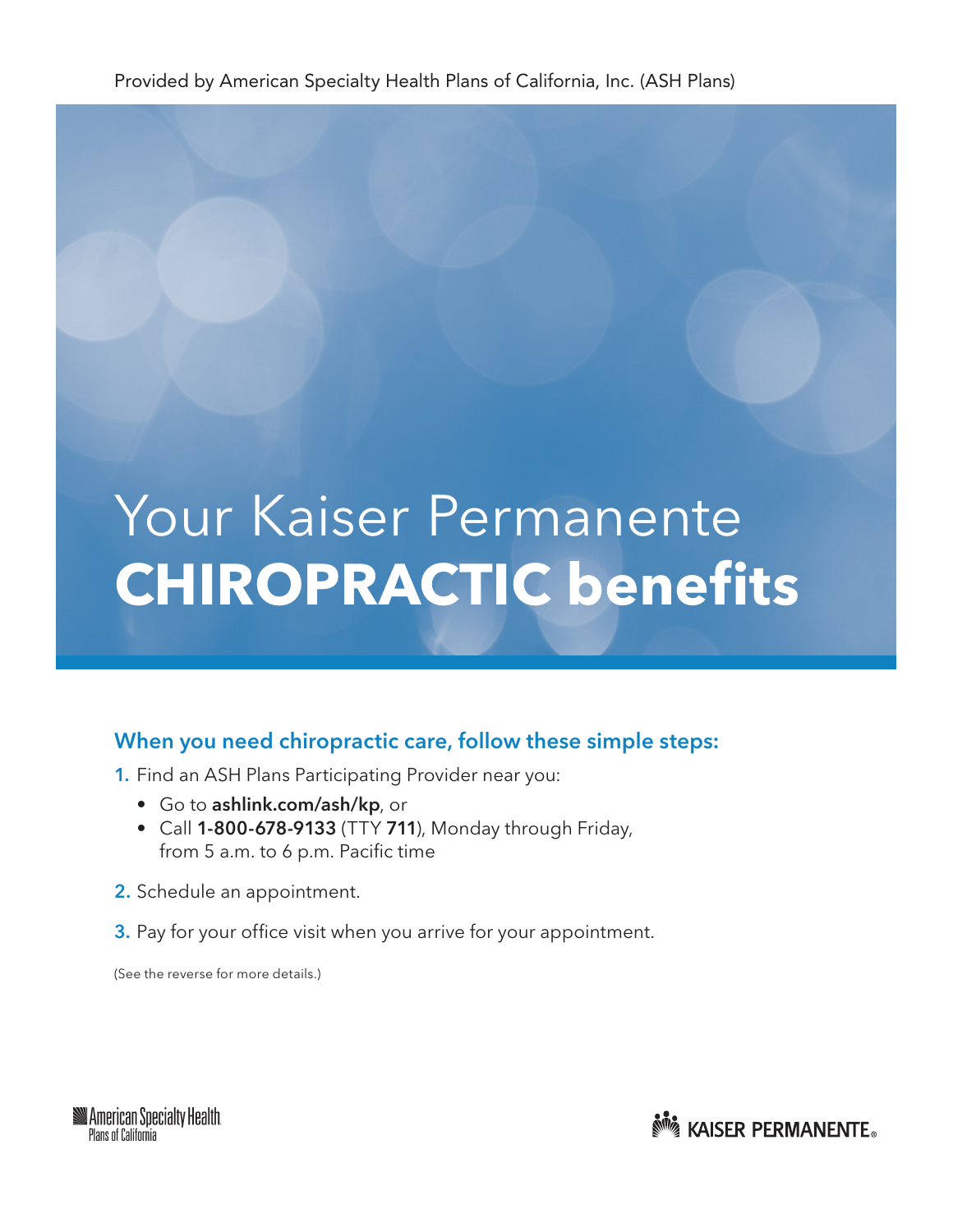## YOUR KAISER PERMANENTE CHIROPRACTIC BENEFIT

| <b>Services</b>                                                                                                                                                                                                                                                                     | <b>Cost Sharing and Office Visit Maximums</b>                                                                                                                                                                                                                                                                                                                                                                                                                                                                                                                                                                                                                                             |
|-------------------------------------------------------------------------------------------------------------------------------------------------------------------------------------------------------------------------------------------------------------------------------------|-------------------------------------------------------------------------------------------------------------------------------------------------------------------------------------------------------------------------------------------------------------------------------------------------------------------------------------------------------------------------------------------------------------------------------------------------------------------------------------------------------------------------------------------------------------------------------------------------------------------------------------------------------------------------------------------|
| Chiropractic Services are covered when provided<br>by a Participating Provider and medically necessary<br>to treat or diagnose Neuromusculoskeletal<br>Disorders. You can obtain services from any ASH<br>Plans Participating Provider without a referral from<br>a Plan Physician. | <b>Office visit cost share:</b> \$15 copay per visit<br>Office visit limit: 30 visits per year<br>Chiropractic appliance benefit: If the amount of the appliance in the ASH Plans fee<br>schedule exceeds \$50, you will pay the amount in excess of \$50, and that payment will<br>not apply toward any applicable deductible or out-of-pocket maximum.<br>Covered chiropractic appliances are limited to: elbow supports, back supports, cervical<br>collars, cervical pillows, heel lifts, hot or cold packs, lumbar braces and supports, lumbar<br>cushions, orthotics, wrist supports, rib belts, home traction units, ankle braces, knee<br>braces, rib supports, and wrist braces. |

Office visits: Covered Services are limited to Medically Necessary Chiropractic Services authorized and provided by ASH Plans Participating Providers except for Emergency Chiropractic Services and Services that are not available from Participating Providers or other licensed providers with which ASH contracts to provide covered care. Each office visit counts toward any visit limit, if applicable, even if an adjustment is not provided during the visit.

X-rays and laboratory tests: Medically necessary X-rays and laboratory tests are covered at no charge when prescribed as part of covered chiropractic care and a Participating Provider provides the Services or refers you to another licensed provider with which ASH contracts for the Services.

#### Participating Providers

ASH Plans contracts with Participating Providers and other licensed providers to provide covered Chiropractic Services, including laboratory tests, X-rays, and chiropractic appliances. You must receive covered services from a Participating Provider or another licensed provider with which ASH contracts, except for Emergency Chiropractic Services, Urgent Chiropractic Services, and services that are not available from Participating Providers or other licensed providers with which ASH contracts to provide covered Services that are authorized in advance by ASH Plans. The list of Participating Providers is available on the ASH Plans website at ashlink.com/ash/kp or from the ASH Plans Customer Service Department toll free at 1-800-678-9133 (TTY users call 711), weekdays from 5 a.m. to 6 p.m. The list of Participating Providers is subject to change at any time without notice.

#### How to obtain services

To obtain covered services, call a Participating Provider to schedule an initial examination. If additional services are required, verification that the Services are Medically Necessary may be required. Your Participating Provider will request any medical necessity determinations. An ASH Plans clinician in the same or similar specialty as the provider of Services under review will decide whether the Services are or were Medically Necessary Services. ASH Plans will disclose to you, upon request, the process that it uses to authorize, modify, delay, or deny a request for authorization. If you have questions or concerns, please contact the ASH Plans Customer Service Department.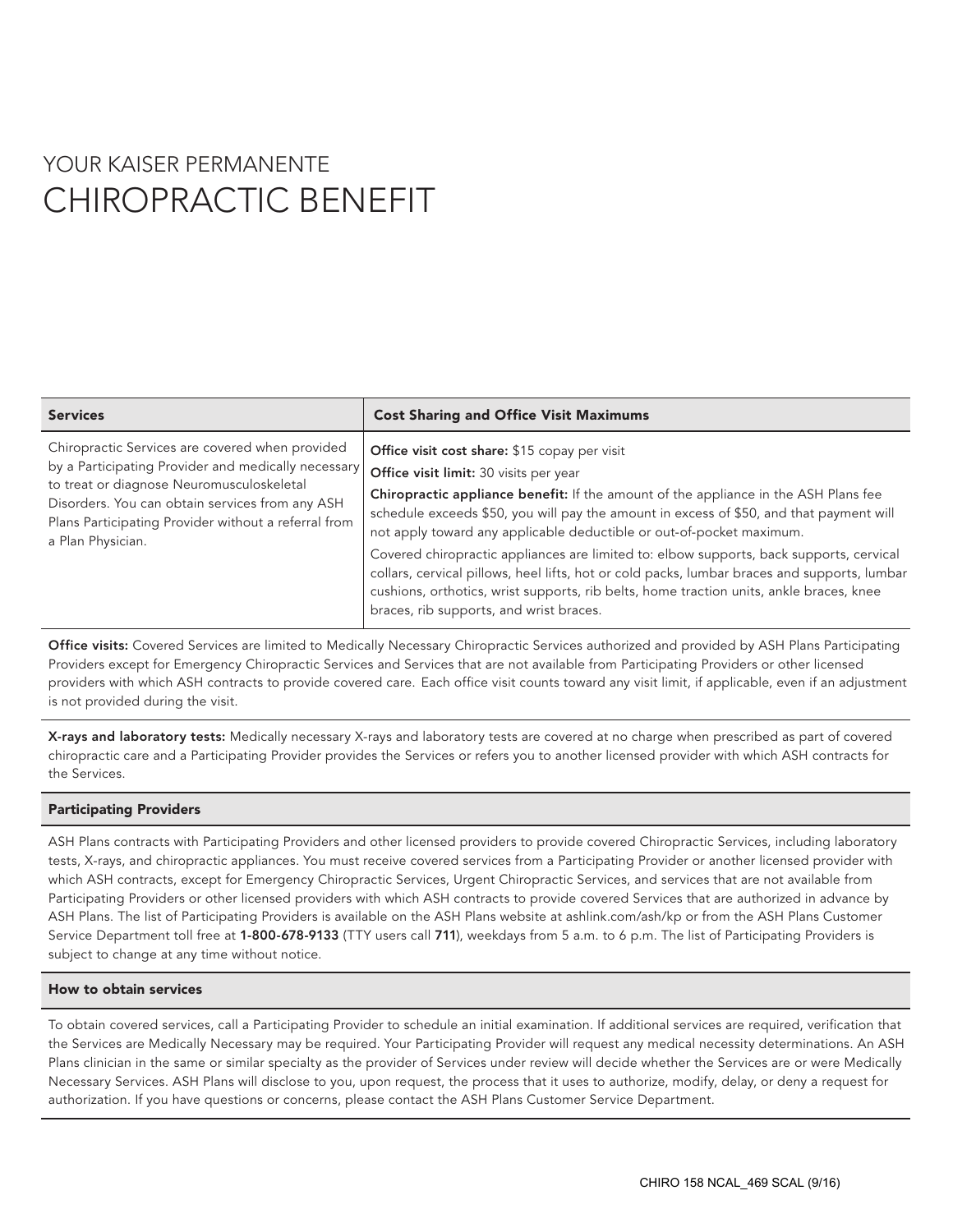#### Second Opinions

You may request a second opinion in regard to covered Services by contacting another Participating Provider. A Participating Provider may also request a second opinion in regard to covered Services by referring you to another Participating Provider in the same or similar specialty.

#### Your Costs

When you receive covered Services, you must pay your Cost Share amount as described in the *Chiropractic Services Amendment* of your Health Plan *Evidence of Coverage.* The Cost Share does not apply toward the Plan Out-of-Pocket Maximum described in the Health Plan *Evidence of Coverage.*

#### Emergency and Urgent Chiropractic Services

We cover Emergency Chiropractic Services and Urgent Chiropractic Services provided by both Participating Providers and Non–Participating Providers. We do not cover follow-up or continuing care from a Non–Participating Provider unless ASH Plans has authorized the services in advance. Also, we do not cover services from a Non–Participating Provider that ASH Plans determines are not Emergency Chiropractic Services or Urgent Chiropractic Services.

#### Getting Assistance

If you have a question or concern regarding the services you received from an ASH Plans Participating Provider or another licensed provider with which ASH contracts, you may call ASH Plans Customer Service Department toll free at 1-800-678-9133 (TTY users call 711), weekdays from 5 a.m. to 6 p.m. Pacific time.

#### **Grievances**

You can file a grievance with Kaiser Permanente regarding any issue. Your grievance must explain your issue, such as the reasons why you believe a decision was in error or why you are dissatisfied with Services you received. You may submit your grievance orally or in writing to Kaiser Permanente as described in your Health Plan *Evidence of Coverage.*

#### Exclusions and Limitations

- Services for asthma or addiction, such as nicotine addiction
- Hypnotherapy, behavior training, sleep therapy, and weight programs
- Thermography
- Experimental or investigational services
- CT scans, MRIs, PET scans, bone scans, nuclear medicine, and any other types of diagnostic imaging or radiology other than X-rays covered under the "Covered Services" section of your *Chiropractic Services Amendment*
- Ambulance and other transportation
- Education programs, nonmedical self-care or self-help, any self-help physical exercise training, and any related diagnostic testing
- Services for pre-employment physicals or vocational rehabilitation
- Air conditioners, air purifiers, therapeutic mattresses, chiropractic appliances, durable medical equipment, supplies, devices, appliances, and any other item except those listed as covered in your *Chiropractic Services Amendment*
- Drugs and medicines, including non-legend or proprietary drugs and medicines
- Services you receive outside the state of California except for Emergency Chiropractic Services and Urgent Chiropractic Services
- Hospital services, anesthesia, manipulation under anesthesia, and related services
- For Chiropractic Services, adjunctive therapy not associated with spinal, muscle, or joint manipulations
- Dietary and nutritional supplements, such as vitamins, minerals, herbs, herbal products, injectable supplements, and similar products
- Massage therapy
- Services provided by a chiropractor that are not within the scope of licensure for a chiropractor licensed in California
- Maintenance care (services provided to members whose treatment records indicate that they have reached maximum therapeutic benefit)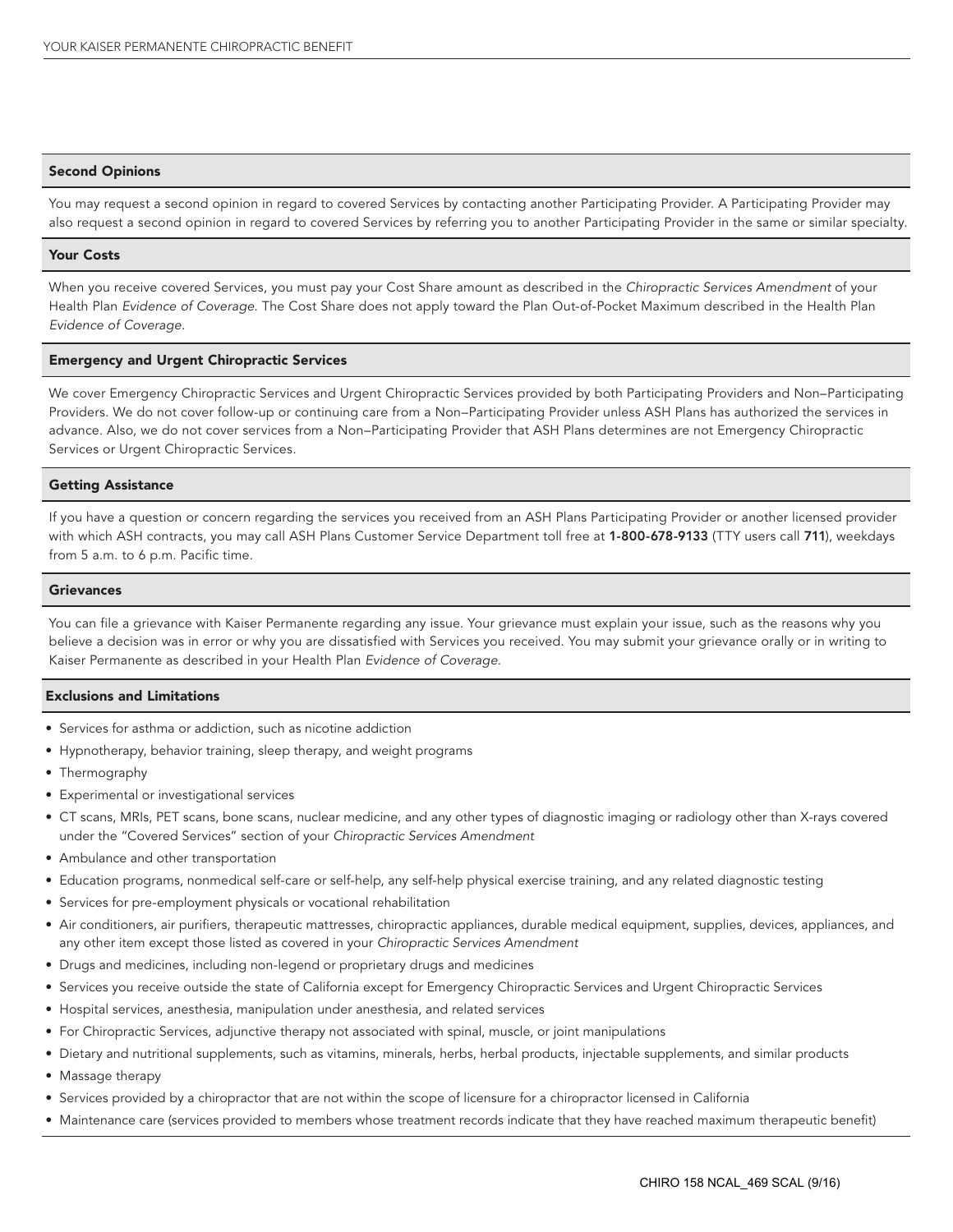#### **Definitions**

ASH Plans: American Specialty Health Plans of California, Inc., a California corporation.

Chiropractic Services: Services provided or prescribed by a chiropractor (including laboratory tests, X-rays, and chiropractic appliances) for the treatment of your Neuromusculoskeletal Disorder.

Emergency Chiropractic Services: Covered Chiropractic Services provided for the treatment of a Neuromusculoskeletal Disorder which manifests itself by acute symptoms of sufficient severity (including severe pain) such that a reasonable person could expect the absence of immediate Chiropractic Services to result in serious jeopardy to your health or body functions or organs.

Neuromusculoskeletal Disorders: Conditions with associated signs and symptoms related to the nervous, muscular, or skeletal systems. Neuromusculoskeletal Disorders are conditions typically categorized as structural, degenerative, or inflammatory disorders, or biomechanical dysfunction of the joints of the body or related components of the motor unit (muscles, tendons, fascia, nerves, ligaments/capsules, discs, and synovial structures), and related neurological manifestations or conditions.

Participating Provider: A chiropractor who is licensed to provide chiropractic services in California and who has a contract with ASH Plans to provide Medically Necessary Chiropractic Services to you.

Urgent Chiropractic Services: Chiropractic Services that meet all of the following requirements:

- They are necessary to prevent serious deterioration of your health, resulting from an unforeseen illness, injury, or complication of an existing condition, including pregnancy.
- They cannot be delayed until you return to the Service Area.

This is only a summary and is intended to highlight only the most frequently asked questions about the benefit, including cost shares. Please refer to the *Chiropractic Services Amendment of the Kaiser Foundation Health Plan, Inc., Evidence of Coverage* for a detailed description of the chiropractic benefits, including exclusions and limitations, Emergency Chiropractic Services, and Urgent Chiropractic Services.

Kaiser Foundation Health Plan, Inc. (Health Plan), contracts with American Specialty Health Plans of California, Inc. (ASH Plans), to make the ASH Plans network of Participating Providers available to you. You can obtain covered Services from any Participating Provider without a referral from a Plan Physician. Your Cost Share is due when you receive covered Services. Please see the definitions section of your *Chiropractic Services Amendment of the Kaiser Foundation Health Plan, Inc., Evidence of Coverage* for terms you should know.



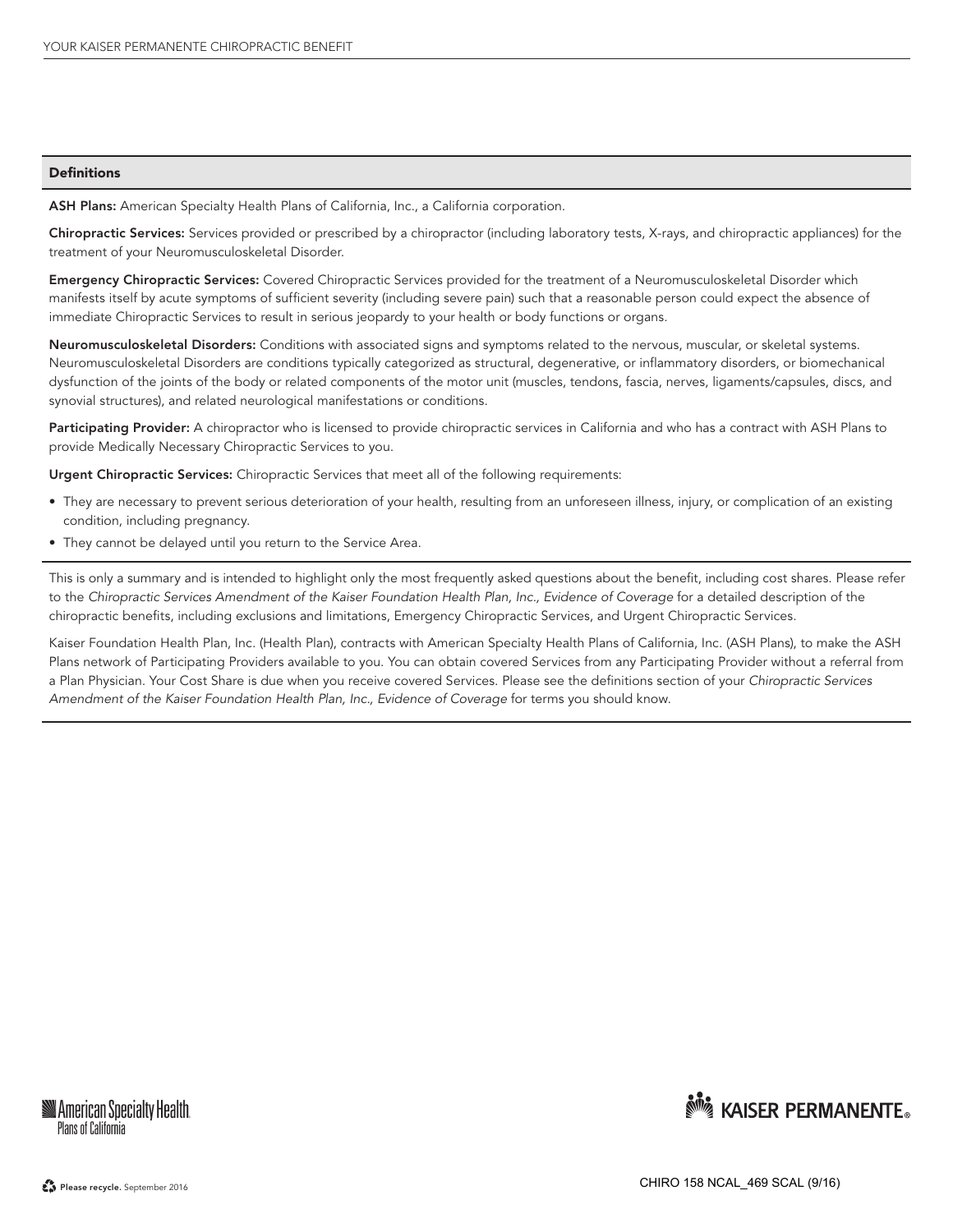ATTENTION: If you speak English, language assistance services, free of charge, are available to you. Call 1-800-678-9133 (TTY: 1-877-257-2746).

ملحوظة: إذا كنت نتحدث اذكر اللغة، فإن خدمات المساعدة اللغوية نثوافر لله بالمجان. انصل برنم 1 331-78-300، (رفم هاتف الصم والبكم: 21-2746-257).

ՈՒՇԱԴՐՈՒԹՑՈՒՆ` Եթե խոսում եք հայերեն, ապա ձեզ անվձար կարող են տրամադրվել լեզվական աջակցության ծառայություններ։ Զանգահարեք 1-800-678-9133 (TTY (հեռատիպ) 1-877-257-2746):

**توجه**: اگر به زيا*ن* فارسی گفگو می کنڊ، نسهبلات زيانی بصورت رابگا*ن* برای شما فراهم می باشد. با -1 "TTY (TTY) 678-9133-1-800 (274-257-2746 - شاس بگيريد

्ध्यान दें: यदि आप हिंदी बोलते हैं तो आपके लिए मफ्त में भाषा सहायता सेवाएं उपलब्ध हैं। 1-800-678-9133 (TTY: 1-

877-257-2746) पर कॉल करें।

LUS CEEV: Yog tias koj hais lus Hmoob, cov kev pab txog lus, muaj kev pab dawb rau koj. Hu rau 1-800-678-9133 (TTY: 1-877-257-2746).

注意事項:日本語を話される場合、無料の言語支援をご利用いただけます。1-800-678-9133 (TTY:1-877-257-2746)まで、お電話にてご連絡ください。

ըամը։ ամմաշարմակա տեղեց, համարակատեր համանական առատատարածականացող արդմար 1-800-678-9133 (TTY: 1-877-257-2746) ա

주의: 한국머를 사용하시는 경우, 언어 지원 서비스를 무료로 미용하실 수 있습니다. 1-800-678-9133

(TTY: 1-877-257-2746)번으로 전화해주십시오.

Díi baa akó ninízin: Díi saad bee yánílti'go Diné Bizaad, saad bee áká'ánída'áwo'déé', t'áá jiik'eh, éí ná hóló, koji' hódíilnih 1-800-678-9133 (TTY: 1-877-257-2746).

ਧਿਆਨ ਦਿਓ: ਜੇ ਤੁਸੀਂ ਪੰਜਾਬੀ ਬੇਲਦੇ ਹੋ, ਤਾਂ ਭਾਸ਼ਾ ਵਿੱਚ ਸਹਾਇਤਾ ਸੇਵਾ ਤੁਹਾਡੇ ਲਈ ਮਫਤ ਉਪਲਬਧ ਹੈ। 1-800-678-9133 (TTY:

1-877-257-2746) 'ਤੇ ਕਾਲ ਕਰੇ।

ВНИМАНИЕ: Если вы говорите на русском языке, то вам доступны бесплатные услуги перевода.

Звоните 1-800-678-9133 (телетайп: 1-877-257-2746).

ATENCIÓN: si habla español, tiene a su disposición servicios gratuitos de asistencia lingüística. Llame al 1-800-678-9133 (TTY: 1-877-257-2746).